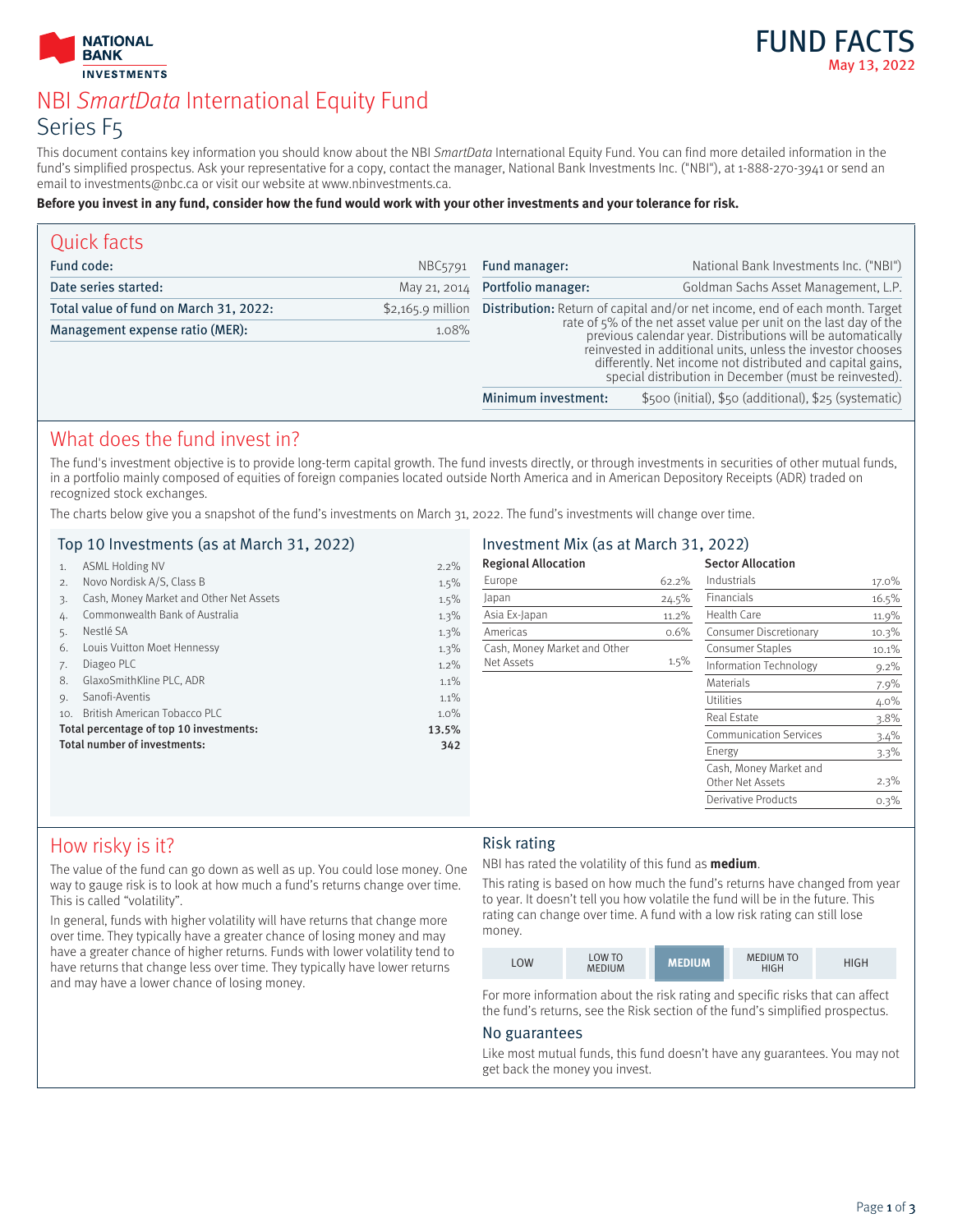

## How has the fund performed?

This section tells vou how Series F5 units of the fund have performed over the past 7 years. Returns are after expenses have been deducted. These expenses reduce the fund's returns.

### Year-by-year returns

This chart shows how Series F5 units of the fund performed in each of the past 7 years. The fund dropped in value in 2 of the 7 years. The range of returns and change from year to year can help you assess how risky the fund has been in the past. It does not tell you how the fund will perform in the future.



### Best and worst 3-month returns

This table shows the best and worst returns for Series F5 units of the fund in a 3-month period over the past 7 years. The best and worst 3-month returns could be higher or lower in the future. Consider how much of a loss you could afford to take in a short period of time.

|                    | <b>Return</b> | 3 months ending | If you invested \$1,000 at the beginning of the period |
|--------------------|---------------|-----------------|--------------------------------------------------------|
| <b>Best Return</b> | 13.8%         | March 31, 2015  | Your investment would rise to \$1,138.                 |
| Worst return       | $-17.9\%$     | March 31, 2020  | Your investment would drop to \$821.                   |

#### Average return

The annual compounded return of Series F5 units of the fund was 4.42% since its inception. If you had invested \$1,000 in this series since inception, your investment would now be worth \$1,405.

| Who is this fund for?<br>Investors who:<br>• are looking to invest for the long term (at least five years);<br>• are looking to diversify their investments through exposure to<br>international markets. | A word about tax<br>In general, you'll have to pay income tax on any money you make on a<br>fund. How much you pay depends on the tax laws where you live and<br>whether or not you hold the fund in a registered plan, such as a Registered<br>Retirement Savings Plan (RRSP) or a Tax-Free Savings Account (TFSA).<br>Keep in mind that if you hold your fund in a non-registered account, fund<br>distributions are included in your taxable income, whether you get them in<br>cash or have them reinvested. |
|-----------------------------------------------------------------------------------------------------------------------------------------------------------------------------------------------------------|------------------------------------------------------------------------------------------------------------------------------------------------------------------------------------------------------------------------------------------------------------------------------------------------------------------------------------------------------------------------------------------------------------------------------------------------------------------------------------------------------------------|
|-----------------------------------------------------------------------------------------------------------------------------------------------------------------------------------------------------------|------------------------------------------------------------------------------------------------------------------------------------------------------------------------------------------------------------------------------------------------------------------------------------------------------------------------------------------------------------------------------------------------------------------------------------------------------------------------------------------------------------------|

### How much does it cost?

The following tables show the fees and expenses you could pay to buy, own and sell Series F5 units of the fund. The fees and expenses – including any commissions – can vary among series of the fund and among funds. Higher commissions can influence representatives to recommend one investment over another. Ask about other funds and investments that may be suitable for you at a lower cost.

#### 1. Sales Charges

You pay your representative's firm an annual fee based on the asset value of your account instead of paying commissions or fees on each purchase.

### 2. Fund expenses

You don't pay these expenses directly. They affect you because they reduce the fund's returns. As of December 31, 2021, the fund's expenses were 1.26% of its value. This equals \$12.60 for every \$1,000 invested.